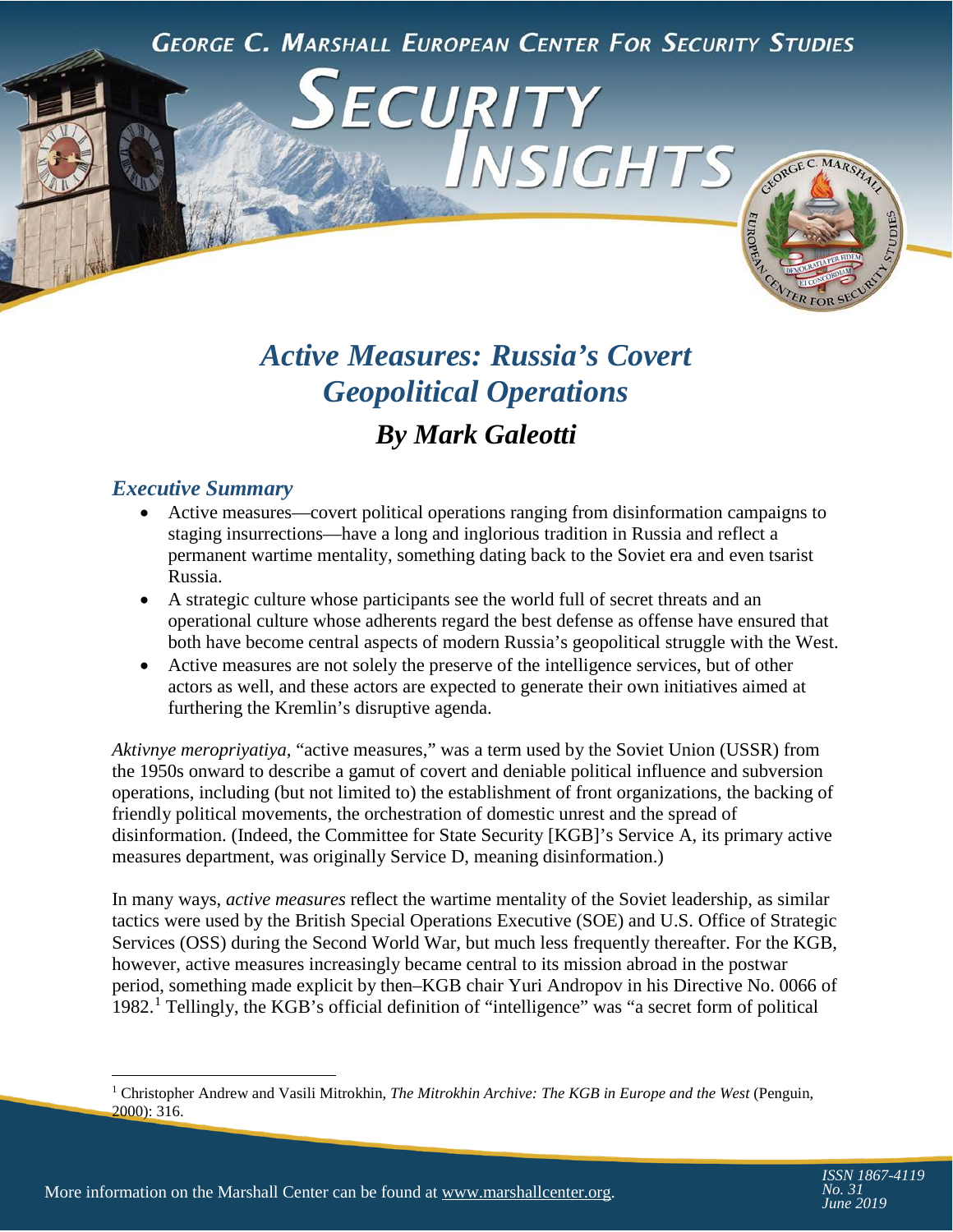struggle which makes use of clandestine means and methods for acquiring secret information of interest and for carrying out active measures to exert influence on the adversary and weaken his political, economic, scientific and technical and military positions."[2](#page-1-0)

Such practices became less common during Gorbachev's reform era and then in the chaotic 1990s, in part because of a desire to improve relations with the West and in part due to the collapse of Soviet and then Russian covert networks abroad. However, under President Vladimir Putin, Russia's foreign intelligence services were restored to their old levels of funding and activity, and early hopes of a modus vivendi with the West soon foundered, hampered by unrealistic expectations and mutual suspicions. By the mid-2000s, active measures were no longer confined to the immediate neighborhood of the post-Soviet "Near Abroad" countries, but were again being seen as a central component of Moscow's wider strategy. This change reflected a broad shift in strategic perspective best encapsulated by Alexander Vladimirov, a retired majorgeneral who then chaired the military experts' panel at the Russian International Affairs Council, an influential think tank close to the Russian Presidential Administration (AP). In 2007, he wrote that "modern wars are waged on the level of consciousness and ideas" and that "modern humanity exists in a state of permanent war" in which it is "eternally oscillating between phases of actual armed struggle and constant preparation for it."[3](#page-1-1)

# *Strategic Culture: A World of Covert Challenges*

This perspective owes much to a strategic culture heavily predicated on the belief that the world is a demonstrably hostile place full of covert attempts to undermine Russia's power institutions and roll back its international influence, and which is driven by rival interests, ideological divisions, and outright "Russophobia." This culture has deep historical roots.

- **Tsarist "conspirology:"** More than in most European societies, tsarist domestic politics and geopolitical calculations were rooted in conspiracy theory and active mythmaking. From the popularization of the *Protocols of the Elders of Zion* (a secret police forgery that appeared to prove a Jewish plot to dominate the world) to the belief that Masonic cabals were orchestrating attacks on Russia from Europe in the nineteenth century, these conspiracies provided a constant backdrop to more conventional geopolitical calculations.[4](#page-1-2)
- **Soviet counter-revolutionary theory:** Communist Party leadership, from the very beginning of the USSR, worked under the (not always inaccurate) assumption that the West was actively seeking to subvert not just the Soviet state, but later its Warsaw Pact subalterns, allies, and proxies elsewhere in the world. As a KGB officer of the time put it, the West was engaging in "subversive activity in the political and ideological sphere against the socialist countries," while the *Red Army's Officer's Handbook* warned of a

<span id="page-1-0"></span>l <sup>2</sup> Quoted in Ivo Jurvee, *The Resurrection of 'Active Measures': Intelligence Services as a Part of Russia's Influencing Toolbox*, Hybrid CoE Strategic Analysis (September 2018), [https://www.hybridcoe.fi/wp](https://www.hybridcoe.fi/wp-content/uploads/2018/05/Strategic-Analysis-2018-4-Juurvee.pdf)[content/uploads/2018/05/Strategic-Analysis-2018-4-Juurvee.pdf.](https://www.hybridcoe.fi/wp-content/uploads/2018/05/Strategic-Analysis-2018-4-Juurvee.pdf)

<span id="page-1-1"></span><sup>3</sup> Alexander Vladimirov, *Kontseptualnye osnovy natsionalnoi strategii Rossii: Voyennopoliticheskii aspekt* (Nauka, 2007): 105, 130.

<span id="page-1-2"></span><sup>4</sup> See, for example, Léon Poliakov, "The Topic of the Jewish Conspiracy in Russia (1905–1920), and the International Consequences," in eds. Carl F. Graumann and Serge Moscovici, *Changing Conceptions of Conspiracy* (Springer, 1987); Marouf Hasian, "Understanding the Power of Conspiratorial Rhetoric: A Case study of The Protocols of the Elders of Zion," *Communication Studies* 48, no. 3 (1997).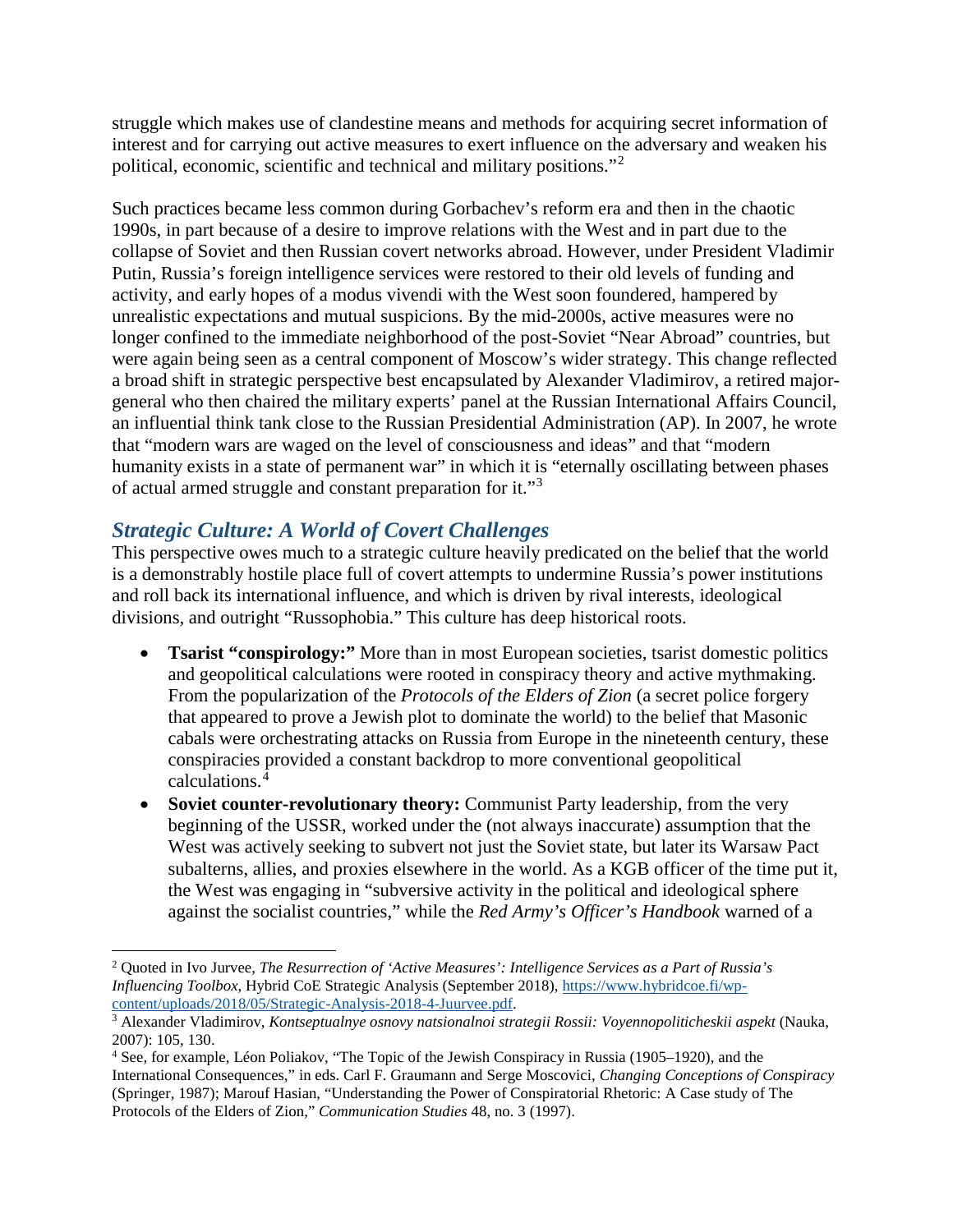"vast system of anti-Communist propaganda… now aimed at weakening the unity of the socialist countries... and undermining socialist society from within."<sup>[5](#page-2-0)</sup> Indeed, in 1979, then–Chairman of the KGB, Yuri Andropov, warned that "various anti-social phenomena or the negative activities of an insignificant handful of people" did not in themselves represent a threat individually, but that they posed a danger collectively as they were instruments of "ideological sabotage."[6](#page-2-1)

• **Russian color revolution theory:** Like the Soviets, today's Russian government sees an inevitable and inextricable link between external and domestic security. Since Georgia's 2003 Rose Revolution through the other color revolutions and the Arab Spring of the 2010s, there has been a growing school of thought within Russian security circles that the West—essentially the United States—has been mastering "political technologies" able to topple governments through a mix of social media subversion and old-fashioned spycraft and economic pressure. Western encouragement of democratization, support for civil society and transparency, and efforts to encourage activists addressing issues such as corruption and human rights abuses are now seen as forms of such subversion. A crucial turning point was in the 2011–2012 Bolotnaya square protests, which at their peak saw perhaps 100,000 people on the streets of Moscow and in other major cities. President Barack Obama's administration's clear preference for then–President Dmitri Medvedev over Putin; its support for the protests; and its decision in late 2011 to appoint an outspoken champion of democratization, Michael McFaul, as the new U.S. Ambassador to Moscow were regarded by the Kremlin as proof that the protests were managed by the West. Putin personally accused then–U.S. Secretary of State Hillary Clinton of sending "a signal" to "some actors in the country" to begin causing trouble "with the support of the U.S. State Department."[7](#page-2-2)

#### *Operational Code: Subverting the Subverters*

For more than two centuries, the strategic worldview of Russian decision-makers has assumed that the country faces a constant and covert threat of subversion from outside, and that discontent at home is generated, magnified, and directed by foes abroad. As well as having serious implications for domestic politics, this worldview also creates a sense not only that subversion is a perfectly suitable instrument to use against Russia's rivals, but that the boundaries between war and peace have become blurred to the point of being meaningless.

Under Putin, the Kremlin—and especially the civilian national security community of the AP and Security Council (SB) secretariats, as well as the intelligence community—has thus embraced a sense that Russia faces a Western campaign of subversion and that using active measures are the best and most logical response. The North Atlantic Treaty Organization (NATO)'s Article 5 guarantee of mutual defense and the formidable risks in a direct challenge to a richer and, in overall terms, more powerful West would seem to preclude any military options.

 $\overline{\phantom{a}}$ 

<span id="page-2-0"></span><sup>5</sup> Andrew and Mitrokhin (2000), p. 324; S. N. Kazlov (ed.), *The Officer's Handbook: A Soviet View*, Translated by the U.S. Air Force (Soviet Defence Ministry, 1971): 32.

<span id="page-2-1"></span><sup>6</sup> Andrew and Mitrokhin (2000), 431.

<span id="page-2-2"></span><sup>7</sup> David M. Herszenhorn and Ellen Barry, "Putin Contends Clinton Incited Unrest Over Vote," *New York Times*, December 8, 2011.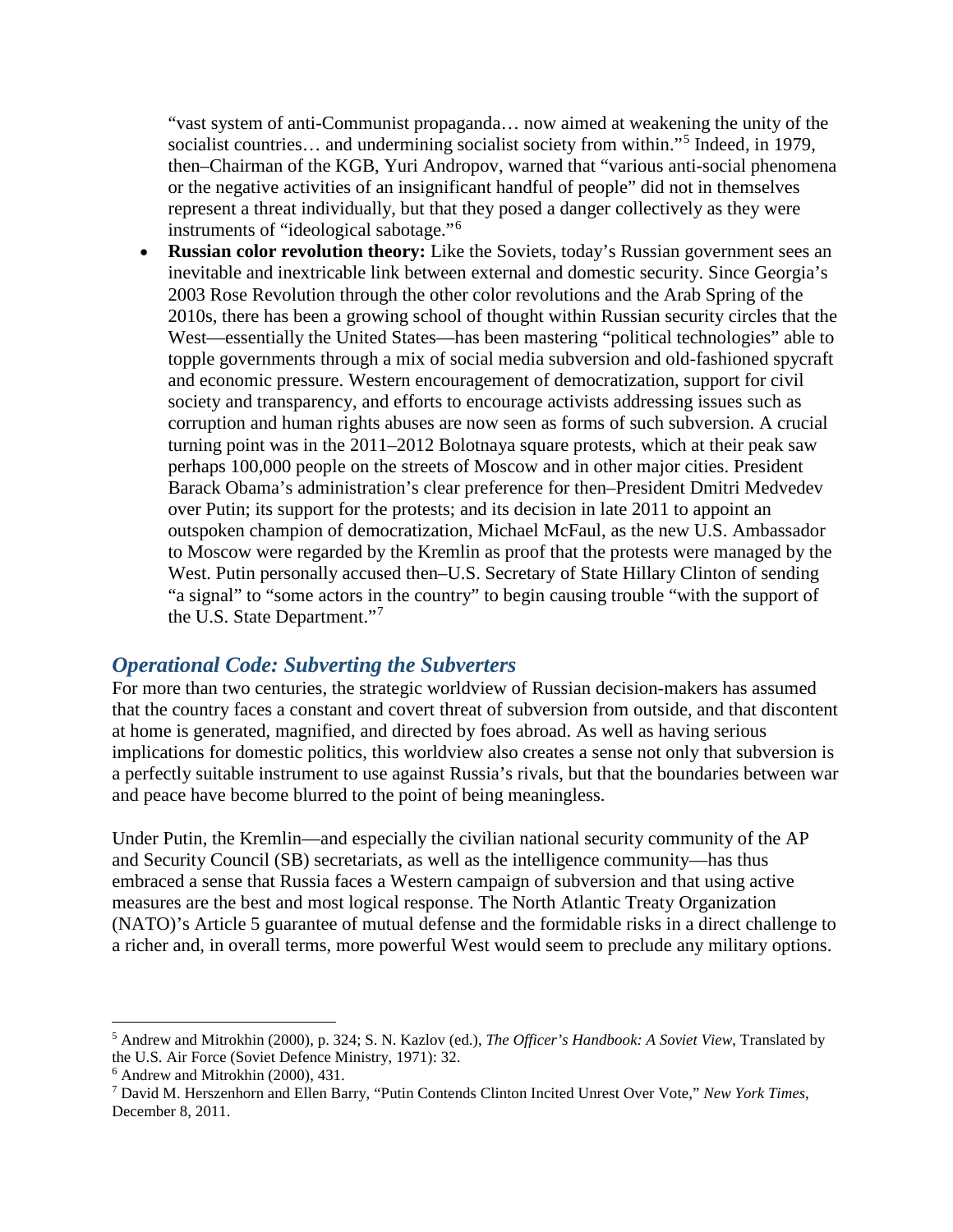However, active measures make use of Russian strengths, not least the scale of its intelligence networks, to exploit perceived Western weaknesses—from its divisions to its commitment to free speech and open politics.

Of course, active measures have not replaced other methods and instruments, from conventional diplomacy to military force. For example, Chief of the General Staff, Valery Gerasimov, has had to adapt his rhetoric to include the threat of "hybrid war"—*gibridnaya voina*—as a Western tactic able to use "political, economic, informational, humanitarian, and other non-military measures" to shatter societies before direct military intervention.[8](#page-3-0) This quote came from his speech to the Academy of Military Sciences, summarized in a now-infamous article in the *Voenno-promyshlennyi kur'er* (Military-Industrial Courier) that launched many opinion pieces about a "new way of war." However, it is unclear how far he was expressing a strongly-held view, and how far he was simply genuflecting to the concerns of the political leadership. The Russian military is, like other militaries around the world, exploring how non-kinetic means, from electronic warfare to psychological operations, can prepare the battlefield and supplement its direct combat operations. However, the focus of its planning, training, procurement, and thinking is still on conventional high-tempo offensive war.

# *Institutional Interests*

l

It is thus worth noting the specific institutional interests at stake in Russian active measures, and the differing perspectives they have on their use and scope:

- **The Foreign Ministry:** The Ministry of Foreign Affairs (MID) is a relatively conventional diplomatic service that has absorbed many of the values and methods of its overseas counterparts. Its diplomats thus often affect a degree of disdain for active measures, which they view as breaking the tacit codes of their trade, and they are concerned about the potential consequences of such measures. However, MID is a fairly weak actor in the Russian system and is often required to provide cover and support for other agencies. More to the point, it is still informed by Russia's strategic culture and operational code. It has shown itself to be very eager to support and initiate (dis)information operations—more often disinformation—which are on the active measures spectrum. Some examples include the MID's involvement in Germany's infamous "Lisa Case," which sought to stir up anti-immigrant populism,[9](#page-3-1) its outspoken efforts to confuse the narrative after the Malaysian Airlines Flight 17 shootdown in Ukraine in 2014, and its actions following the poisoning of defected former Russian military intelligence officer Sergei Skripal in the United Kingdom in 2018.
- **The media:** The state-controlled and -dominated media clearly play a crucial role in disinformation operations, but it also supports and covers for other operations, including magnifying the impact of such operations. When, for example, a politically embarrassing telephone conversation[10](#page-3-2) between U.S. Assistant Secretary of State Victorian Nuland and U.S. Ambassador to Ukraine Geoffrey Pyatt was intercepted by the Russian

<span id="page-3-1"></span><span id="page-3-0"></span><sup>8</sup> Valery Gerasimov, "Tsennost' nauki v predvidenii," Voenno-promyshlennyi kur'er, February 26, 2013. 9 Stefan Meister, "The "Lisa Case": Germany as a Target of Russian Disinformation," NATO Review (2016), [https://www.nato.int/docu/review/2016/Also-in-2016/lisa-case-germany-target-russian](https://www.nato.int/docu/review/2016/Also-in-2016/lisa-case-germany-target-russian-disinformation/EN/index.htm)[disinformation/EN/index.htm.](https://www.nato.int/docu/review/2016/Also-in-2016/lisa-case-germany-target-russian-disinformation/EN/index.htm)

<span id="page-3-2"></span><sup>10</sup> "Ukraine crisis: Transcript of leaked Nuland-Pyatt call," *BBC News*, February 7, 2014, [https://www.bbc.co.uk/news/world-europe-26079957.](https://www.bbc.co.uk/news/world-europe-26079957)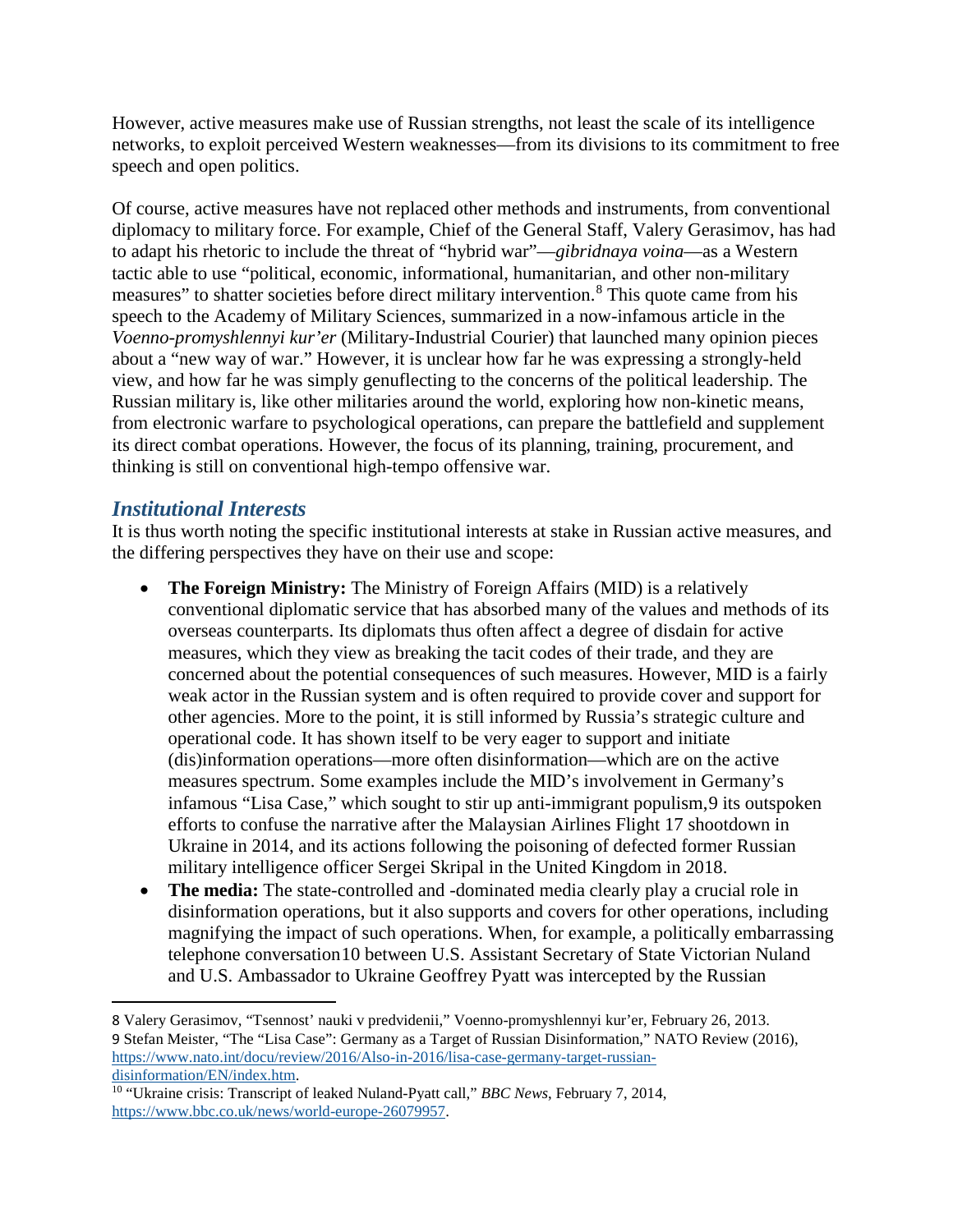intelligence community, the extensive play in Russian foreign-language media outlets really gave this operation weight. While there is a degree of direct management of media operations from the AP, notably in weekly meetings between editors and presidential spokesman Dmitri Peskov, many activities are instead generated by television presenters, journalists, and editors. Without questioning the patriotic sentiments of many involved, to a considerable extent, engagement in such activities is driven by hopes of career advancement and the need to keep the authorities happy.

- **The intelligence community:** The intelligence agencies are at once the main players in Russian active measures and also the main beneficiaries of the Kremlin's dependence on such methods. The Foreign Intelligence Service (SVR), Federal Security Service (FSB) and military intelligence (GRU) are all involved in a wide spectrum of operations. The GRU, for example, has been implicated in the hacking of U.S. political actors' email accounts, as well as in an attempted coup in Montenegro and in the Skripal case.<sup>[11](#page-4-0)</sup> The SVR tried to stop attempts by Canadian unions to block a partnership between Bombardier and Russian aircraft manufacturers and to disrupt a name-change referendum in what is now known as North Macedonia.<sup>[12](#page-4-1)</sup> The FSB, while primarily a domestic security agency, is increasingly active abroad, and is linked with operations from the murder of Chechens in Turkey to recruiting criminals as intelligence assets in Estonia.<sup>[13](#page-4-2)</sup>
- **Presidential Administration:** The AP (which includes the SB) is the nerve center of Putin's deinstitutionalized state, and is the coordination center for those active measures which require interagency collaboration.<sup>[14](#page-4-3)</sup> Many of the AP's departments are also directly involved with their own operations, from the Foreign Politics Department seeking to suborn foreign politicians and movements to the Presidential Council for Cossack Affairs encouraging paramilitary groups abroad. Active measures, as a reflection of a style of Russian foreign policy that enthusiastically ignores the constraints of traditional institutional roles and international etiquette, very much play to the country's culture and perceived role. In effect, the more fluid and covert the policy, the more power and freedom of maneuver it gives the AP.

 $\overline{a}$ 

<span id="page-4-0"></span><sup>&</sup>lt;sup>11</sup> U.S. Department of Justice, "U.S. Charges Russian GRU Officers with International Hacking and Related Influence and Disinformation Operations," October 4, 2018, [https://www.justice.gov/opa/pr/us-charges-russian-gru](https://www.justice.gov/opa/pr/us-charges-russian-gru-officers-international-hacking-and-related-influence-and)[officers-international-hacking-and-related-influence-and;](https://www.justice.gov/opa/pr/us-charges-russian-gru-officers-international-hacking-and-related-influence-and) "Montenegrin Court Convicts All 14 Defendants Of Plotting Pro-Russia Coup," *RFE/RL*, May 9, 2019, [https://www.rferl.org/a/montenegro-court-convicts-14-on](https://www.rferl.org/a/montenegro-court-convicts-14-on-terrorism-charges-/29930212.html)[terrorism-charges-/29930212.html;](https://www.rferl.org/a/montenegro-court-convicts-14-on-terrorism-charges-/29930212.html) U.K. Prime Minister's Office, "PM Statement on the Salisbury Investigation: 5 September 2018," September 5, 2018, [https://www.gov.uk/government/speeches/pm-statement-on-the-salisbury](https://www.gov.uk/government/speeches/pm-statement-on-the-salisbury-investigation-5-september-2018)[investigation-5-september-2018.](https://www.gov.uk/government/speeches/pm-statement-on-the-salisbury-investigation-5-september-2018)

<span id="page-4-1"></span><sup>&</sup>lt;sup>12</sup> U.S. Department of Justice, "Evgeny Buryakov Pleads Guilty In Manhattan Federal Court In Connection With Conspiracy To Work For Russian Intelligence," March 11, 2016, [https://www.justice.gov/usao-sdny/pr/evgeny](https://www.justice.gov/usao-sdny/pr/evgeny-buryakov-pleads-guilty-manhattan-federal-court-connection-conspiracy-work)[buryakov-pleads-guilty-manhattan-federal-court-connection-conspiracy-work;](https://www.justice.gov/usao-sdny/pr/evgeny-buryakov-pleads-guilty-manhattan-federal-court-connection-conspiracy-work) Patrick Wintour, "Greece to Expel Russian Diplomats over Alleged Macedonia Interference," *Guardian*, July 11, 2018,

[https://www.theguardian.com/world/2018/jul/11/greece-to-expel-russian-diplomats-over-alleged-macedonia](https://www.theguardian.com/world/2018/jul/11/greece-to-expel-russian-diplomats-over-alleged-macedonia-interference)[interference.](https://www.theguardian.com/world/2018/jul/11/greece-to-expel-russian-diplomats-over-alleged-macedonia-interference)

<span id="page-4-2"></span><sup>13</sup> "Have Russian Hitmen been Killing with Impunity in Turkey?" *BBC News*, December 13, 2016, [https://www.bbc.co.uk/news/magazine-38294204;](https://www.bbc.co.uk/news/magazine-38294204) Holder Roonemaa, "How Smuggler Helped Russia to Catch Estonian Officer," *re:Baltica*, September 13, 2017[, https://en.rebaltica.lv/2017/09/how-smuggler-helped-russia-to](https://en.rebaltica.lv/2017/09/how-smuggler-helped-russia-to-catch-estonian-officer/)[catch-estonian-officer/.](https://en.rebaltica.lv/2017/09/how-smuggler-helped-russia-to-catch-estonian-officer/)

<span id="page-4-3"></span> $14$  For more on the AP's role, see Mark Galeotti, "Controlling Chaos: How Russia Manages its Political War in Europe," *ECFR Briefing*, September 1, 2017,

[https://www.ecfr.eu/publications/summary/controlling\\_chaos\\_how\\_russia\\_manages\\_its\\_political\\_war\\_in\\_europe.](https://www.ecfr.eu/publications/summary/controlling_chaos_how_russia_manages_its_political_war_in_europe)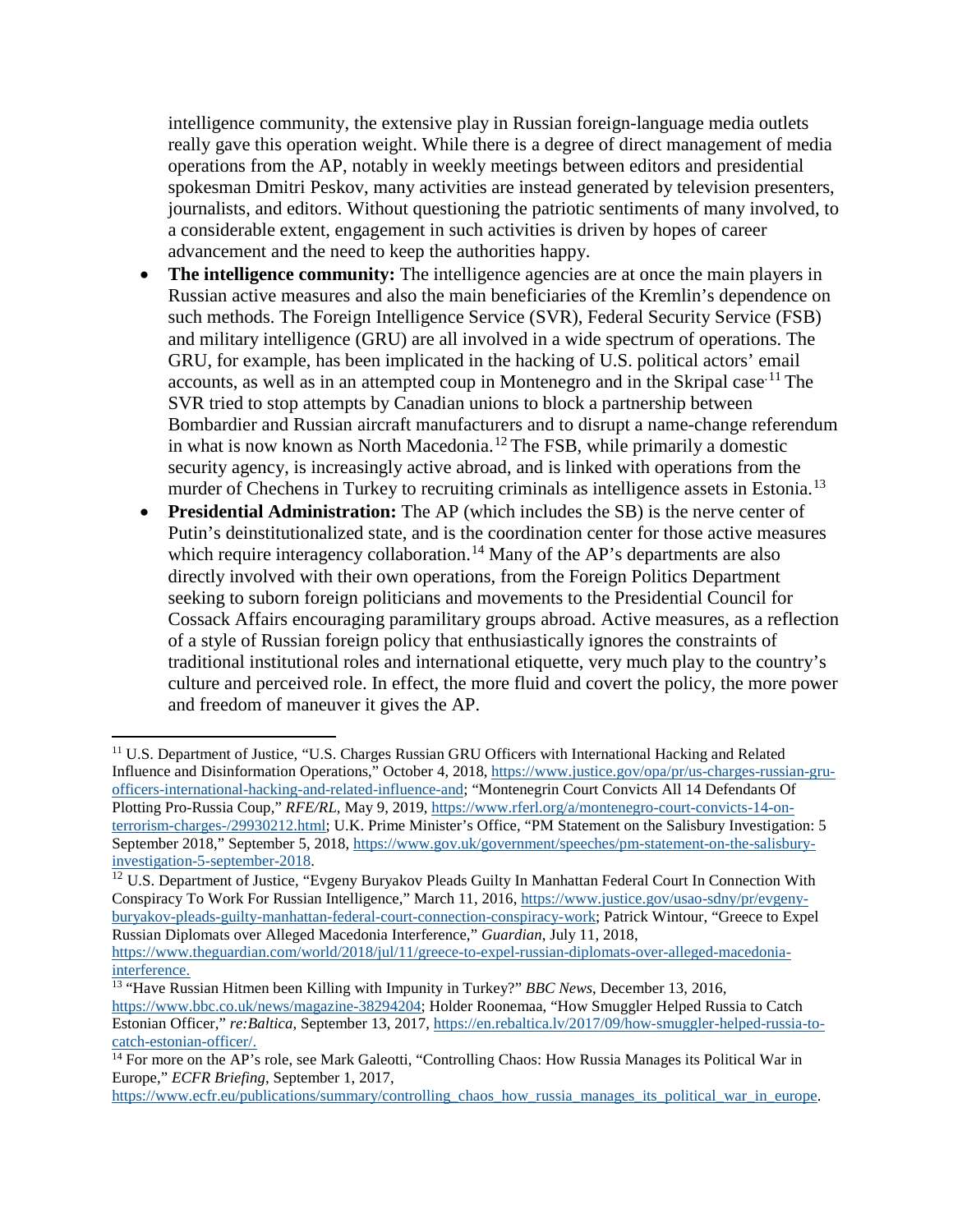• **The "Ad-hocrats"**: However, in today's deinstitutionalized Russia, it is also important to appreciate the extent to which all kinds of actors and agencies are using active measures to compete and demonstrate their value to the Kremlin, just as Andropov's Directive No. 0066 made active measures the responsibility of all the KGB, not just Service A.[15](#page-5-0) Everyone—from businesspeople to clergymen, students to scholars—can generate their own initiatives that would often be considered covert acts of subversion and disruption.

# *Implications*

Active measures are both an expression of Russia's strategic culture, with its propensity to see the world as full of covert challenges, and the operational code of the Putin regime, which considers the best defense against such threats to be good offense. A central element of this code is that responsibility for active measures has become diversified, even universalized, linked with the way Russia has become an 'adhocracy' of competing, semi-autonomous actors expected to generate their own plans to work toward the state's broad objectives.

Of course, this does not mean that every Russian individual or institution is necessarily involved in active measures. Most are not, and furthermore, most of the initiatives generated should not be considered active measures, as they are often overt and well within the usual norms of political activity. However, the crowning irony is that it has become very easy for foreigners to see the Kremlin's hand behind every reversal, every trip, and every Russian initiative. This has an undeniably baleful impact on international relations, but at the same time likely suits Putin well, crediting him with more influence and impact in the world than he and his Russia truly deserve. Perhaps this is the greatest active measure of all.

<span id="page-5-0"></span> <sup>15</sup> For more on the concept of Russia as an "adhocracy," see Business New Europe, 18 January 2017, [https://www.intellinews.com/stolypin-russia-has-no-grand-plans-but-lots-of-adhocrats-114014/.](https://www.intellinews.com/stolypin-russia-has-no-grand-plans-but-lots-of-adhocrats-114014/)